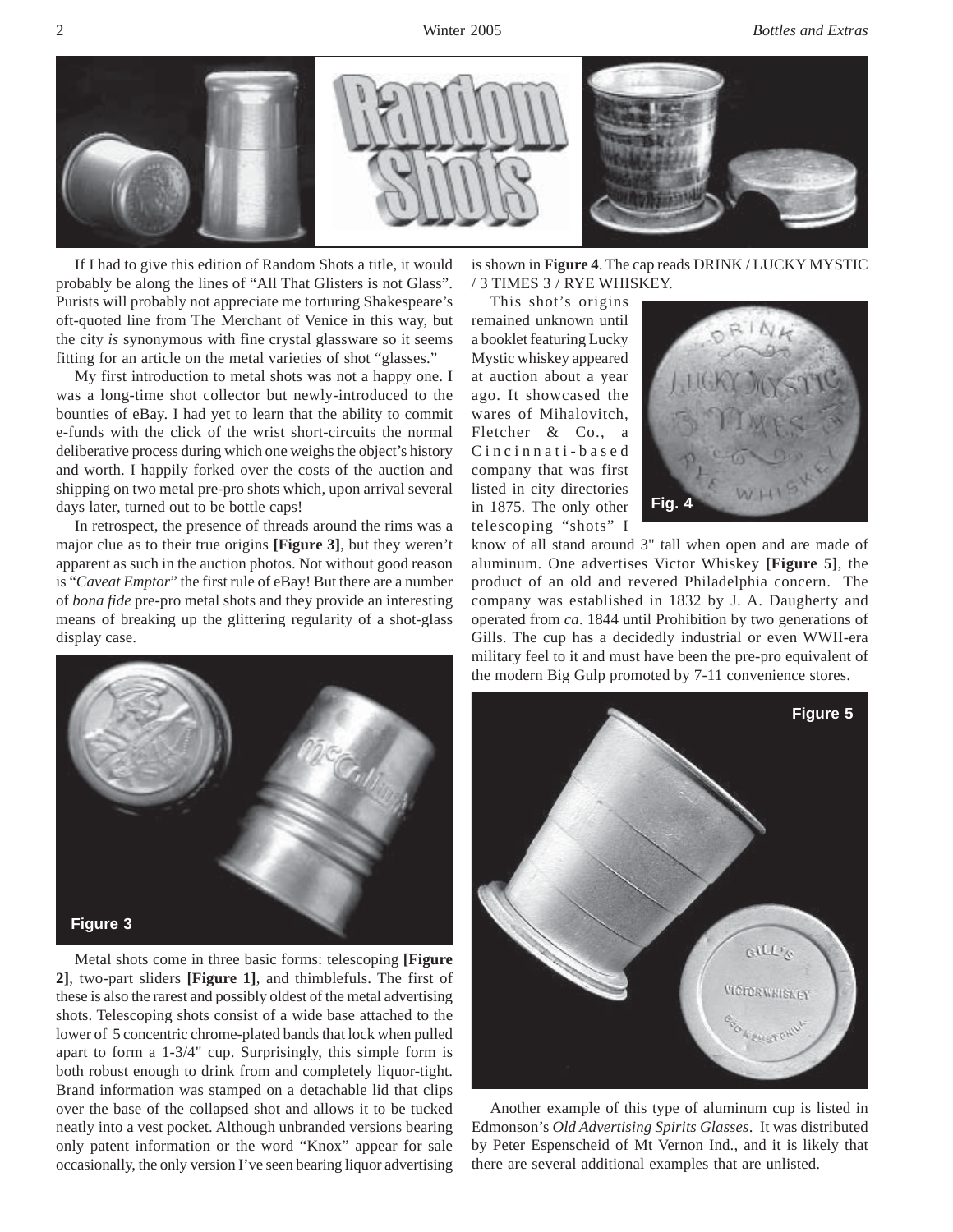*Bottles and Extras* Winter 2005 3



The second class of metal shots includes the one that most glass collectors are familiar with. These are two-part sliders that stand around 2-1/4" tall when open but collapse down to 1-1/2" **[Figure 1]**. It was one of these that first got me started down the shiny path, a once-in-a-lifetime find at a local antique show. The find turned out to be folly, however, because it advertises "Silver Dollar Rye', the most common of all metal shots that appears with vulgar regularity every two weeks or so on eBay. Worse was yet to come, but not before I had acquired several different varieties of slider. The brand information always appears embossed in the base of a slider so as be visible when viewed from the outside. This feature is a major clue as to its original use, although this did not become apparent until recently (see below). A second common slider features the trademark of the Geo Stagg Company of Franklin Co., Kentucky **[Figure 6]**.

These can also be found relatively easily and at modest cost. The remaining examples are considerably less common. One was produced by The Hayner Distilling Co., the giant mailorder business that saturated the market with the most common of all pre-pro glasses **[Figures 7a, b]**. My favorite slider (probably because I don't own one) features a banjo-playing African-American with an embossed label that reads "Old Man River Pure Rye Whiskey". The maker of this brand is unknown to me, but one might guess that it has southern roots. There is also one advertising Old Farm Whiskey, presumably from Abraham Overholt's distillery in West Overton, Pa. **[Figure 8]**. Finally, there's the slider labeled "PERFECTION IDEAL PROTECTION" **[Figure 9]**. The statement is sufficiently vague that it might advertise a whiskey, a medicinal, or even a household-cleaning product: there's no way to know for sure.



Most collectors assume that these sliders originated in pre-Prohibition times and the Hayner surely must since the company did not survive Carry Nation's posthumous hatchet. I recently discovered that the Silver Dollar did not – indeed it's probably not even of US origin - though a manufacturer's stamp tells us it was made here. Sliders almost invariably surface in solitary fashion, but in very rare instances they appear married to a bottle. One such pairing is shown in the photo below; the slider sat

atop a screw cap, providing a convenient alternative to taking a surreptitious swig when sampling the contents became necessary **[Figure 10]**. I obtained the pristine example shown here from Jay Hawkins and I'm most grateful to him for being willing to part with it.

The bottle label tells a clear and intriguing story. Prior to the bottle surfacing, it was generally assumed that the slider hailed from St Louis, because Bob Snyder had

recorded the "Silver Dollar" brand as being used by Louis Teuscher of Teuscher & Co. The company had a fairly spotty



representation in the city directories but they apparently operated from at least 1892 until Prohibition. But the bottle label identifies the contents as being Canadian, a product of Distillers Corporation Limited. This was the company that marked the transition of the powerful Bronfman family from mail-order wholesalers and bootleggers to respected distillers. The name was surely designed to ape the old and revered Distillers Company Limited of Scotland, a company that the Canadian upstart hoped to emulate, and eventually partnered with, for a time. The Bronfman enterprise incorporated in Montreal in 1924, meaning that the Silver Dollar slider must date to that time or later. Interestingly there are at least two variants of this slider. The one that came with the bottle is relatively uncommon and crude **[Figure 11a]**, whereas my antique-show purchase is much more common and the impression is crisper **[Figure 11b]**. Perhaps the latter is more modern, its prevalence a reflection of the gaining popularity and ascendancy of the new company during a time when official US production and sales of whiskey had been reduced to a medicinal trickle.

Finally, we have the thimblefuls. The origins of these oversized sewing accessories (they are typically shot-glass sized,

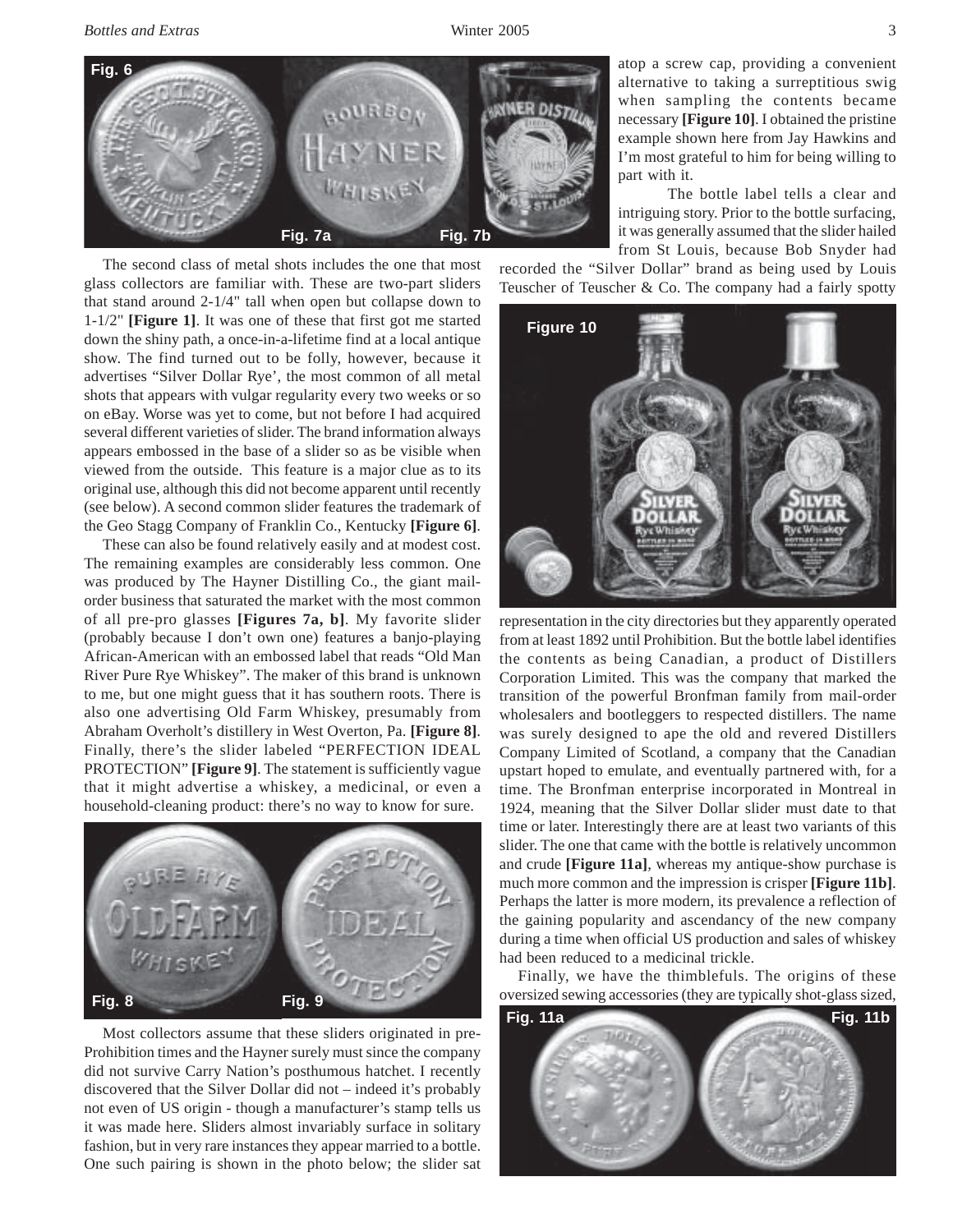

standing around 2" tall: **Figure 13a**) is obscure but they clearly existed long before they were used as an advertising medium. The unbranded versions are novelty items, fashioned to closely resemble a sewing thimble and bearing the usual inscription "Just a Thimble Full". They can be obtained in sterling silver but the advertising variants were made from a metal alloy or more typically aluminum.

Many different thimblefuls survive, although in relatively small numbers. Since they are not prone to breakage, one has to assume that they were a more expensive form of getting the message out than their crystal counterparts. Company information appears on the cap **[Figure 12]** and many include an additional advertising line running just below the rim. For example, the Betterton thimble has a rim line that reads "JUST A THIMBLE FULL OF OLD WHITE OAK", whereas the Lancaster version assures us that "GOOD OLD QUALITY / WILL NEVER TARNISH" **[Figure 13b]**.

Unfortunately most aluminum thimblefuls do tarnish over time and survive with an unappealing patina of oxidation and grime that's difficult to remove even with vigorous scrubbing. But a few were made of a more resilient alloy and they're not only stronger but more pleasing to the eye. The Alex Young Co. Ltd.'s "Old Y.P.M." thimble is a prime example and, coincidentally, is a rare relic of one of Philadelphia's finest distilling operations (see the end of the article for more information on this company) **[Figure 14]**.

Finally, it would be remiss of me not to mention the metal shot cups produced by the M Wollstein Merchantile Company of Kansas City, MO. Their shape and form is identical to that of the thimblefuls but they make no pretense about their function as an advertising giveaway. I have two examples in my collection and both provide the name of the company in three simple stamped lines with the minimum of embellishment.**[Figure 15]**

Glass collectors generally hold metal shots in great disdain. I collect them largely for their historical value but, while I enjoy having them displayed alongside my finer glasses, it is difficult to get as emotional about them as I do about my etched, goldrimmed treasures. The lack of competition means that they can usually be purchased at modest cost, but they're sufficiently scarce that putting together a significant collection requires diligence and patience (shot glasses outnumber metal shots by around 100:1) .

One notable exception to the "modest cost" rule is a thimble advertising The Casper Co., of Roanoke, Va. John Casper was a large mail-order wholesaler who established his business in Winston-Salem, but was chased out of the State into Virginia